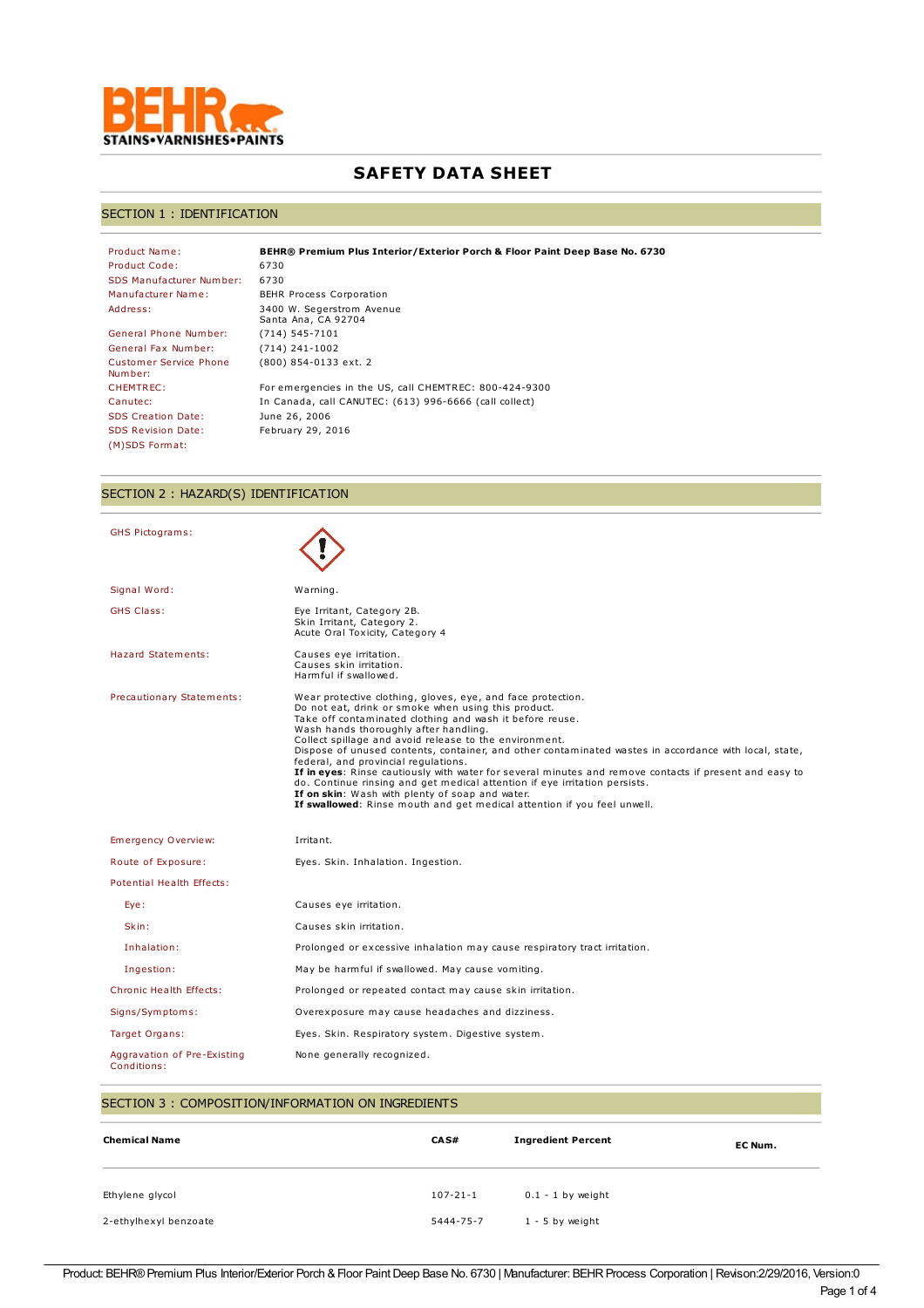### SECTION 4 : FIRST AID MEASURES

| Eye Contact:  | Immediately flush eyes with plenty of water for at least 15 to 20 minutes. Ensure adequate flushing of<br>the eyes by separating the eyelids with fingers. Remove contacts if present and easy to do. Continue<br>rinsing. Get medical attention, if irritation or symptoms of overexposure persists. |
|---------------|-------------------------------------------------------------------------------------------------------------------------------------------------------------------------------------------------------------------------------------------------------------------------------------------------------|
| Skin Contact: | Immediately wash skin with soap and plenty of water.<br>Get medical attention if irritation develops or persists.                                                                                                                                                                                     |
| Inhalation:   | If inhaled, remove to fresh air. If not breathing, give artificial respiration or give oxygen by trained<br>personnel. Seek immediate medical attention.                                                                                                                                              |
| Ingestion:    | If swallowed, do NOT induce vomiting. Call a physician or poison control center immediately. Never give<br>anything by mouth to an unconscious person.                                                                                                                                                |

## SECTION 5 : FIRE FIGHTING MEASURES

| Flash Point:                     | None.                                                                                                                            |
|----------------------------------|----------------------------------------------------------------------------------------------------------------------------------|
| Lower Flammable/Explosive Limit: | Not applicable.                                                                                                                  |
| Upper Flammable/Explosive Limit: | Not applicable.                                                                                                                  |
| Extinguishing Media:             | Use alcohol resistant foam, carbon dioxide, dry chemical, or water fog or spray when fighting fires<br>involving this material.  |
| Protective Equipment:            | As in any fire, wear Self-Contained Breathing Apparatus (SCBA), MSHA/NIOSH (approved or equivalent)<br>and full protective gear. |
| <b>NFPA Ratings:</b>             |                                                                                                                                  |
| NFPA Health:                     |                                                                                                                                  |
| NFPA Flammability:               |                                                                                                                                  |
| NFPA Reactivity:                 | 0                                                                                                                                |

### SECTION 6 : ACCIDENTAL RELEASE MEASURES

| Personal Precautions:      | Evacuate area and keep unnecessary and unprotected personnel from entering the spill area. Use<br>proper personal protective equipment as listed in Section 8.                                                                               |
|----------------------------|----------------------------------------------------------------------------------------------------------------------------------------------------------------------------------------------------------------------------------------------|
| Environmental Precautions: | Avoid runoff into storm sewers, ditches, and waterways.                                                                                                                                                                                      |
| Methods for containment:   | Contain spills with an inert absorbent material such as soil or sand. Prevent from spreading by<br>covering, diking or other means. Provide ventilation.                                                                                     |
| Methods for cleanup:       | Clean up spills immediately observing precautions in the protective equipment section. Place into a<br>suitable container for disposal. Provide ventilation. After removal, flush spill area with soap and water<br>to remove trace residue. |

| SECTION 7: HANDLING and STORAGE |                                                                                                                                                                             |  |
|---------------------------------|-----------------------------------------------------------------------------------------------------------------------------------------------------------------------------|--|
| Handling:                       | Use with adequate ventilation. Avoid breathing vapor and contact with eyes, skin and clothing.                                                                              |  |
| Storage:                        | Store in a cool, dry, well ventilated area away from sources of heat, combustible materials, and<br>incompatible substances. Keep container tightly closed when not in use. |  |
| Hygiene Practices:              | Wash thoroughly after handling. Avoid contact with eyes and skin. Avoid inhaling vapor or mist.                                                                             |  |

# SECTION 8: EXPOSURE CONTROLS, PERSONAL PROTECTION

| <b>Engineering Controls:</b> | Use appropriate engineering control such as process enclosures, local exhaust ventilation, or other<br>engineering controls to control airborne levels below recommended exposure limits. Good general<br>ventilation should be sufficient to control airborne levels. Where such systems are not effective wear<br>suitable personal protective equipment, which performs satisfactorily and meets OSHA or other<br>recognized standards. Consult with local procedures for selection, training, inspection and maintenance<br>of the personal protective equipment. |  |
|------------------------------|-----------------------------------------------------------------------------------------------------------------------------------------------------------------------------------------------------------------------------------------------------------------------------------------------------------------------------------------------------------------------------------------------------------------------------------------------------------------------------------------------------------------------------------------------------------------------|--|
| Eye/Face Protection:         | Wear appropriate protective glasses or splash goggles as described by 29 CFR 1910.133, OSHA eye<br>and face protection regulation, or the European standard EN 166.                                                                                                                                                                                                                                                                                                                                                                                                   |  |
| Skin Protection Description: | Chemical-resistant gloves and chemical goggles, face-shield and synthetic apron or coveralls should be<br>used to prevent contact with eyes, skin or clothing.                                                                                                                                                                                                                                                                                                                                                                                                        |  |
| Respiratory Protection:      | A NIOSH approved air-purifying respirator with an organic vapor cartridge or canister may be<br>permissible under certain circumstances where airborne concentrations are expected to exceed<br>exposure limits. Protection provided by air purifying respirators is limited. Use a positive pressure air<br>supplied respirator if there is any potential for an uncontrolled release, exposure levels are not known,<br>or any other circumstances where air purifying respirators may not provide adequate protection.                                             |  |
| Other Protective:            | Facilities storing or utilizing this material should be equipped with an eyewash facility and a safety<br>shower.                                                                                                                                                                                                                                                                                                                                                                                                                                                     |  |
| PPE Pictograms:              |                                                                                                                                                                                                                                                                                                                                                                                                                                                                                                                                                                       |  |

EXPOSURE GUIDELINES

**Ethylene glycol :**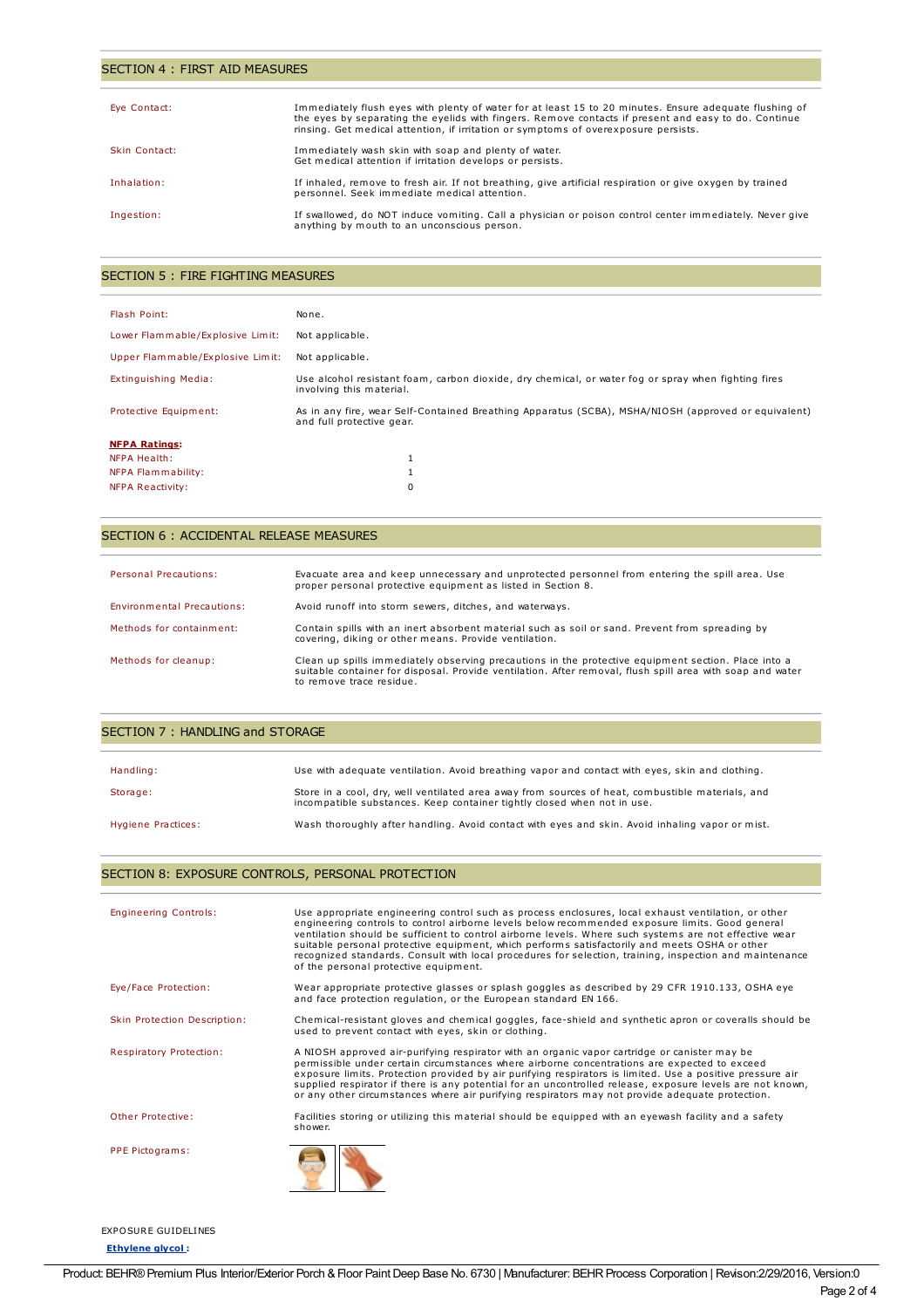#### SECTION 9 : PHYSICAL and CHEMICAL PROPERTIES

| <b>Physical State:</b>                    | Liquid.                                                                        |
|-------------------------------------------|--------------------------------------------------------------------------------|
| Color:                                    | opaque.                                                                        |
| Odor:                                     | Slight.                                                                        |
| <b>Odor Threshold:</b>                    | Not applicable.                                                                |
| <b>Boiling Point:</b>                     | >99ºF (>37°C)                                                                  |
| Melting Point:                            | Not applicable.                                                                |
| Density:                                  | 8.72                                                                           |
| Solubility:                               | Not applicable.                                                                |
| Vapor Density:                            | Not applicable.                                                                |
| Vapor Pressure:                           | Not applicable.                                                                |
| Evaporation Rate:                         | Not applicable.                                                                |
| pH:                                       | $7 - 10$                                                                       |
| Viscosity:                                | $50 - 140$                                                                     |
| Coefficient of Water/Oil<br>Distribution: | Not applicable.                                                                |
| Flammability:                             | Not applicable.                                                                |
| Flash Point:                              | None.                                                                          |
| <b>VOC Content:</b>                       | Material VOC: 36 gm/L(Includes Water)<br>Coating VOC.: 97 gm/L(Excludes Water) |

### SECTION 10 : STABILITY and REACTIVITY

| <b>Chemical Stability:</b> | Stable under normal temperatures and pressures.                                     |
|----------------------------|-------------------------------------------------------------------------------------|
| Hazardous Polymerization:  | Not reported.                                                                       |
| Conditions to Avoid:       | Heat, flames, incompatible materials, and freezing or temperatures below 32 deg. F. |
| Incompatible Materials:    | Oxidizing agents. Strong acids and alkalis.                                         |

### SECTION 11 : TOXICOLOGICAL INFORMATION

#### **Ethylene glycol :**

| Eye:       | Administration into the eve - Rat Standard Draize test: 0.012 %/3D [Not reported.]<br>Administration into the eye - Rabbit Standard Draize test: 500 mg/24H [Mild]<br>Administration into the eye - Rabbit Standard Draize test: 100 mg/1H [Mild]<br>Administration into the eye - Rabbit Standard Draize test: 0.012 ppm/3D [Not reported.]<br>Administration into the eye - Rabbit Standard Draize test: 1440 mg/6H [Moderate] (RTECS) |
|------------|------------------------------------------------------------------------------------------------------------------------------------------------------------------------------------------------------------------------------------------------------------------------------------------------------------------------------------------------------------------------------------------------------------------------------------------|
| Skin:      | Administration onto the skin - Rabbit LD50 - Lethal dose, 50 percent kill: 9530 uL/kg [Details of toxic<br>effects not reported other than lethal dose value 1 (RTECS)                                                                                                                                                                                                                                                                   |
| Ingestion: | Oral - Rat LD50 - Lethal dose, 50 percent kill: 4700 mg/kg [Details of toxic effects not reported other<br>than lethal dose value] (RTECS)                                                                                                                                                                                                                                                                                               |

#### SECTION 12 : ECOLOGICAL INFORMATION

| Ecotoxicity:               | No ecotoxicity data was found for the product.       |
|----------------------------|------------------------------------------------------|
| <b>Environmental Fate:</b> | No environmental information found for this product. |

IATA Shipping Name: Not restricted as a dangerous good.

### SECTION 13 : DISPOSAL CONSIDERATIONS

Waste Disposal: Consult with the US EPA Guidelines listed in 40 CFR Part 261.3 for the classifications of hazardous waste prior to disposal. Furthermore, consult with your state and local waste requirements or guidelines, if applicable, to ensure compliance. Arrange disposal in accordance to the EPA and/or state and local guidelines.

| SECTION 14 : TRANSPORT INFORMATION |                                     |  |
|------------------------------------|-------------------------------------|--|
| DOT Shipping Name:                 | Not restricted as a dangerous good. |  |
| DOT UN Number:                     | Not restricted as a dangerous good. |  |
|                                    |                                     |  |

Product: BEHR® Premium Plus Interior/Exterior Porch & Floor Paint Deep Base No. 6730 | Manufacturer: BEHR Process Corporation | Revison:2/29/2016, Version:0